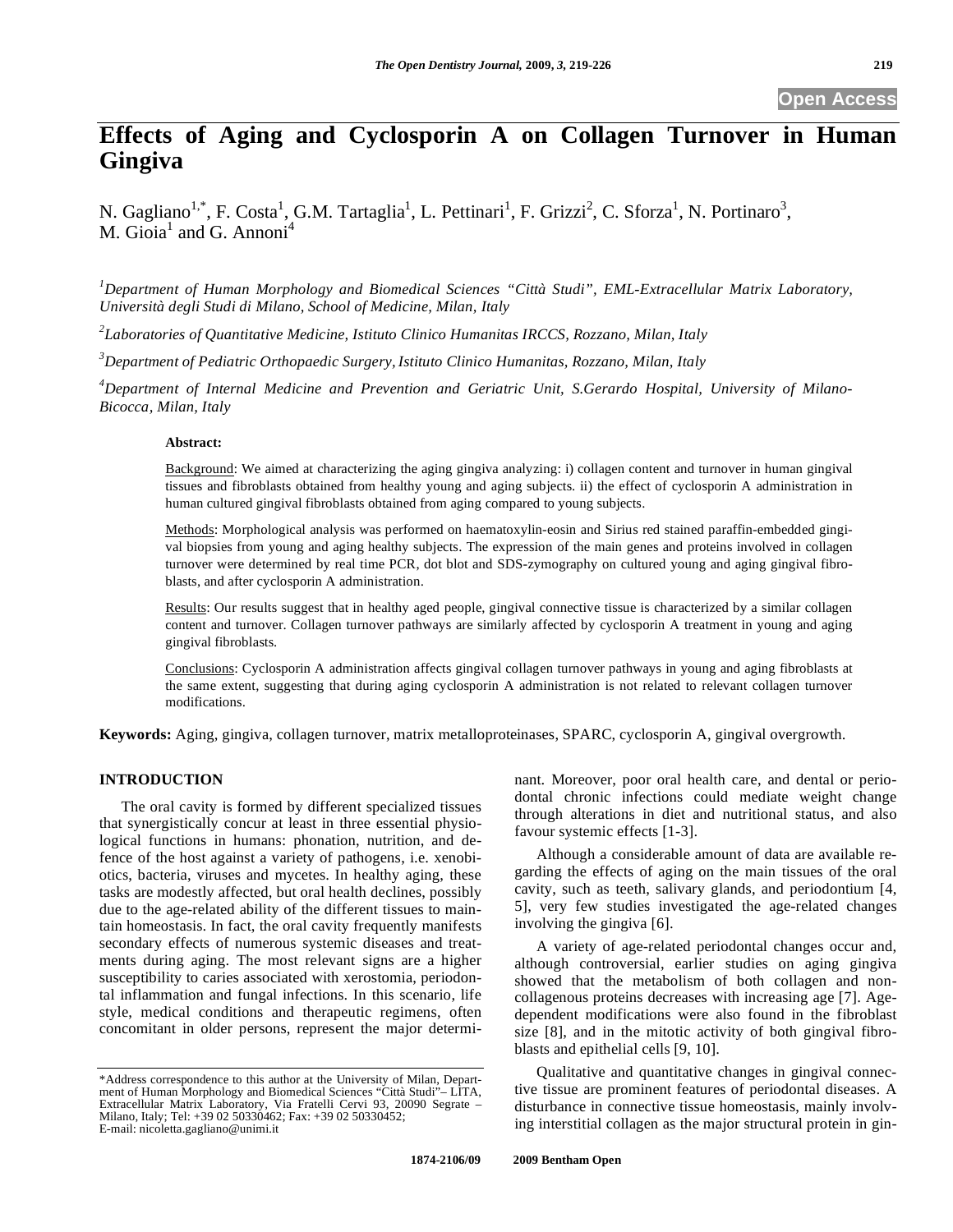gival connective tissue, has been suggested as one of the most relevant events occurring in the development of druginduced gingival overgrowth (GO), a pathology characterized by increased accumulation of interstitial collagen in the gingival connective compartment [11-13].

As previously reported, older people are susceptible to a higher incidence of multiple chronic disease and conditions compared with younger adults. As a consequence, they consume a greater number of prescription and non-prescription medications and, due to the age-associated changes of pharmacokinetic and pharmacodynamic properties, the elderly population is at greatest risk for medication-related problems that may very likely affect gingival connective homeostasis [14, 15].

Since the overall age-related gingival connective tissue modifications have still not been fully described [16], in the present study we combined different analytical approaches aimed at characterizing the complex mechanisms that control collagen turnover in aging gingival fibroblasts. In particular we aimed at: i) analyzing collagen content in young and aging gingivae, and the complex regulatory mechanisms that control collagen turnover in aging gingival fibroblasts using morphological and molecular approaches. ii) analyzing the effect of cyclosporin A on collagen turnover mechanisms in healthy aged gingival fibroblasts, compared to young ones in order to understand if older people are able to maintain tissue homeostasis or are more susceptible to the development of drug-induced gingival overgrowth.

This information might contribute to a better understanding of some of the modifications which gingiva undergoes with aging, providing a baseline to appraise the quantitative pathological changes of collagen turnover in disease states, and to understand the potential effect of pharmacologic treatment on gingival connective tissue.

#### **MATERIALS AND METHODOLOGY**

Experimental model: Gingival biopsies were obtained from 5 young (mean age  $36 \pm 9.23$ , 4 females and 1 male) and 7 aging subjects (mean age  $70.17 \pm 10.63$ , 4 females and 3 males). All subjects were no smokers, had clinically normal gingiva, with no signs of overt inflammation, hyperplasia and no history of drug use associated with GO, without any systemic health problems. Health, drugs, alcohol abuse and smoking histories were collected to exclude patients with known clinical situation able to affect the gingival status. They gave their informed consent to the biopsy, which was obtained from attached gingiva under local anaesthesia during minor oral surgical procedures. Each gingival biopsy was divided into two fragments: one fragment was processed for morphologic analysis and one fragment for cell culture evaluations.

Histochemistry and image analysis: Immediately after surgery, each gingival biopsy fragment was fixed in 10% formalin in 0.1M phosphate buffer saline (PBS), pH 7.4, for 5 hours at room temperature, routinely dehydrated, paraffin embedded, and serially sectioned (thickness 5 μm). Sections were stained with freshly made haematoxylin-eosin to evaluate the tissue morphology. To specifically stain collagen, slides were deparaffinized and immersed for 30 minutes in saturated aqueous picric acid containing 0.1% Sirius red F3BA (Sigma, Italy).

All of the Sirius red-stained sections were analyzed by light microscopy and the images were captured and digitized using an image analysis system with specific software (Bio Image Analyzer, ICH, Italy). This software automatically selects the collagenous portion on the basis of similarities in the colour of adjacent pixels, based on a RGB system. Tissue COL content is expressed by a fibrosis index (%), indicating the ratio of the mean Sirius red-stained surface to the whole area of the section.

Cell culture: Human gingival fibroblasts were obtained from the young and aging subjects. Gingival biopsies were washed with sterile PBS, plated in T-25 flasks, incubated in DMEM supplemented with 10% heat-inactivated fetal bovine serum (FBS) and antibiotics (100 U/mL penicillin, 0.1 mg/mL streptomycin) at 37°C in a humidified atmosphere containing  $5\%$  CO<sub>2</sub>. When fibroblasts grew out from the explant, they were trypsinized (0.25% trypsin-0.2% EDTA) for secondary cultures. Viability was assessed by the Trypan blue exclusion method. Confluent human gingival fibroblasts were used between the fourth and fifth passage.

Molecular evaluations were done on fibroblasts cultured for 72 h, using duplicate cultures for each sample.

Treatment of gingival fibroblasts with CsA: When human gingival fibroblasts grew to confluence in T-75 flasks, the culture medium was replaced with serum-free DMEM containing 2 doses of CsA (252 and 800 ng/ml) dissolved in a vehicle (0.008% ethanol, 0.0016% Tween-20). The lower dose corresponds to the whole blood trough levels of CsA. The higher dose was reported to induce modifications of proliferation and ECM turnover, and to affect collagen homeostasis in gingival fibroblasts obtained from young healthy subjects [12]. The cultures were then incubated at 37°C for 72 h. To assess CsA effect, cultured fibroblasts of each sample incubated in CsA vehicle served as controls (VH). At the established intervals of time the cell culture supernatants were collected and fibroblasts were washed in PBS, trypsinized and harvested by centrifugation (100 xg, 5 min).

Real-time RT-PCR: Total RNA was isolated by a modification of the acid guanidinium thiocyanate-phenolchloroform method (Tri-Reagent, Sigma, Italy). One μg of total RNA was reverse-transcribed in 20 μL final volume of reaction mix (Biorad, Italy). mRNA levels of collagens type I (COL-I), long lysyl hydroxylase 2 (LH2b), matrix metalloproteinase 1 (MMP-1), tissue inhibitor of MMP (TIMP-1), Secreted Protein Acidic and Rich in Cysteine (SPARC), transforming growth factor- $\beta$ 1 (TGF- $\beta$ 1) were assessed.

The primers sequences, designed with Beacon Designer 6.0 Software (BioRad, Italy), were the following: GAPDH: sense CCCTTCATTGACCTCAACTACATG, antisense TG GGATTTCCATTGATGACAAGC; COL-I: sense CGAC CTGGTGAGAGAGGAGTTG, anti-sense AATCCATC-CAGACCATTGTGTCC; MMP-1: sense CGGATACCCCA AGGACATCTACAG, antisense GCCAATTCCAGGAAA GTCATGTGC; TGF- $\beta$ 1: sense GTGCGGCAGTGGTTG AGC, antisense GGTAGTGAACCCGTTGATGTCC; TIMP-1: sense GGCTTCTGGCATCCTGTTGTTG, an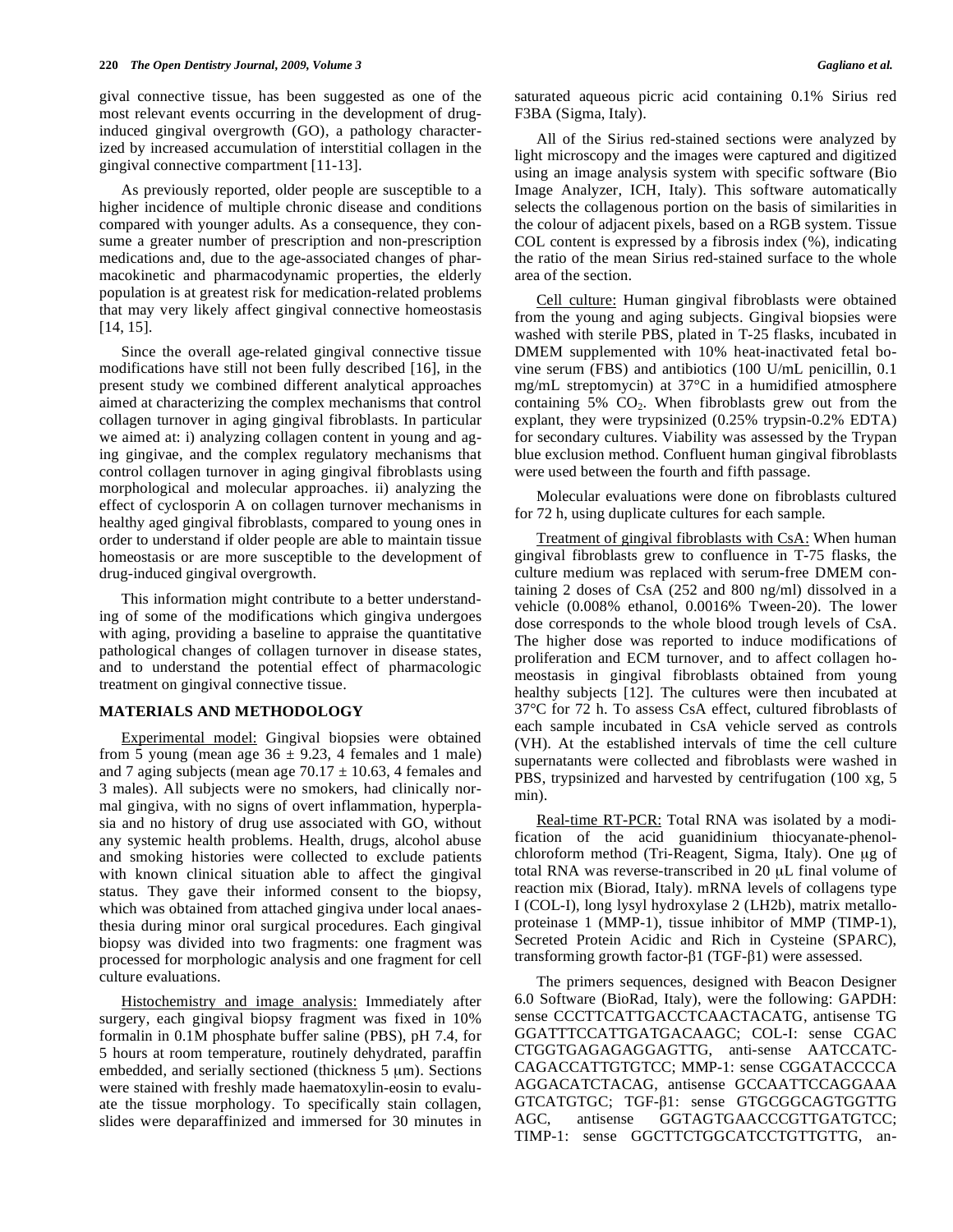tisense AAGGTGGTCTGGTTGACTTCTGG; LH2b: sense CCG GAAACATTCCAAATGCTCAG, antisense GCCA-GAGGT CATTGTTATAATGGG; SPARC: sense GCGAGCTG GATGAGAACAACAC, antisense GTGGCAAAGAAGT GGCAGGAAG.

GAPDH was used as endogenous control to normalize the differences in the amount of total RNA in each sample. Amplification reactions were conducted in a 96-well plate in a final volume of 20 μL per well containing 10μL of 1x SYBR Green Supermix (BioRad, Italy), 2 μL of template, 300 pmol of each primer, and each sample was analysed in triplicate. The cycle threshold (Ct) was determined and gene expression levels relative to that of GAPDH were calculated by the  $2^{-\Delta\Delta Ct}$  method, according to Livak and Schmittgen [17].

Slot blot: Cell culture media from young and aging fibroblasts were concentrated 20-fold with Centricon 10 columns (Amicon Y10, Millipore, Italy). Protein content was determined by a standardized colorimetric assay (DC Protein Assay, Bio Rad, Italy); 20 μg of total protein per sample in a final volume of 200 μL of Tris buffer saline (TBS) were spotted onto a nitrocellulose membrane in a Bio-Dot SF apparatus (Bio-Rad, Italy). Membranes were blocked for 1 h with 5% skimmed milk in TBST (TBS containing 0.05% tween-20), pH 8, and incubated for 1 h at room temperature in monoclonal antibody to COL-I (1:1000 in TBST) (Sigma, Italy) or to COL-III (1:2000 in TBST) (Sigma, Italy). After washing, membranes were incubated in HRP-conjugated rabbit anti-mouse serum (1:80,000 in TBST) (Sigma, Italy) for 1 h. Immunoreactive bands revealed by the Amplified Opti-4CN substrate (Amplified Opti-4CN, Bio Rad, Italy) were scanned densitometrically (UVBand, Eppendorf, Italy).

MMP-1 protein expression in VH and CsA treated fibroblasts was assessed by slot blot. The membranes were incubated overnight at 4°C in monoclonal antibody to MMP-1 (1 μg/ml in TBST, Calbiochem) and, after washing, in HRPconjugated rabbit anti-mouse serum (1:80,000 dilution, Sigma).

SDS-zymography: Concentrated culture media were mixed 3:1 with sample buffer (containing 10% SDS). Samples (five μg of total protein per sample) were run under non-reducing conditions without heat denaturation onto 10% polyacrylamide gel (SDS-PAGE) co-polymerized with 1 mg/mL of type I gelatin. The gels were run at 4°C. After SDS-PAGE, the gels were washed twice in 2.5% Triton X-100 for 30 min each and incubated overnight in a substrate buffer at  $37^{\circ}$ C (Tris-HCl 50 mM, CaCl<sub>2</sub> 5 mM, NaN<sub>3</sub> 0.02%, pH 7.5). The matrix metalloproteinase (MMP) gelatinolytic activity was detected after staining the gels with Coomassie brilliant blue R250, as clear bands on a blue background.

Western blot: Concentrated culture media (5 μg of total proteins) were diluted in SDS-sample buffer, loaded on 10% SDS-polyacrylamide gel, separated under reducing and denaturing conditions at 80 V according to Laemmli, and transferred at 90 V to a nitrocellulose membrane in 0.025 M Tris, 192 mM glycine, 20% methanol, pH 8.3. After electroblotting, the membranes were air dried and blocked for 1 hour. After being washed in TBST (TBS/Tween-20 0.05%), membranes were incubated for 1 h at room temperature in monoclonal antibody to SPARC (1:100 in TBST, Novocastra Laboratories) and, after washing, in HRP-conjugated rabbit anti-mouse serum (1:6000 dilution, Sigma, Italy). Immunoreactive bands were revealed using the Opti-4CN substrate Bio Rad.

Statistical analysis: All amplifications were run in triplicate, and all of the evaluations were repeated two times. To compare the young and aging untreated fibroblasts, data were analyzed by an unpaired t-test, and the age was the independent variable. The hypothesis was 2-tailed. To assess the effects of aging and CsA administration, data were analyzed by 2-way ANOVA. *p* values less than 0.05 were considered significant. A *post hoc* assessment of the power of the t-test [18] and the variance test made using the noncentral F-distribution [19] was performed.

# **RESULTS**

Our first aim was to characterize collagen content and turnover in both gingival tissues and cultured gingival fibroblasts obtained from healthy young and aging subjects.

Morphological and quantitative image analysis: Under light microscopy haematoxylin-eosin stained sections of young and aging samples appeared similar (Fig. **1a**, **b**). In the epithelium of the two experimental groups we observed a similar number of the living cell layers, excluding the presence of acanthosis. The rete peg was similarly prolonged in both experimental groups, and regularly elongated. The connective tissue included a similar amount of collagen fiber bundles running in all directions, with some inflammatory cell infiltration which tended to be more abundant in some of the aging gingival fragments.

Sirius red stained the collagen specifically and computerized analysis of sections of gingiva from young and aging subjects indicated that the fibrosis index was, respectively, 83.5%  $\pm$  6.29 and 82.5%  $\pm$  4.74 (Fig. **1c**, **d**).

Gene expression: mRNA levels are shown in Fig. (**2a**). COL-I gene expression decreased in aging fibroblasts compared to the young ones  $(p<0.05)$ . A tendency to decrease was observed for TIMP-1 ( $p = 0.068$ ), while MMP-1 and TGF-β1 mRNA levels were unchanged (p ns). LH2b mRNA levels in aging fibroblasts were unaffected. Interestingly, if we consider the LH2b/COL-I mRNA ratio, there was a significant increase ( $p$ < 0.05) of this ratio in aging fibroblasts compared to young ones.

COL protein levels: COL-I and COL-III protein levels were assessed in fibroblast supernatants by slot blot. Densitometric scanning of immunoreactive bands showed that COL-I and COL-III content was not affected by aging (data not shown).

COL degradation: MMP-1 and MMP-2 protein levels in young and aging fibroblast supernatants is presented in Fig. (**2b** and **2c**). The densitometric analysis of lytic bands identified as MMP-1 revealed similar levels of interstitial collagenase in the supernatants obtained from young and aging subjects (Fig. **2b**, **c**). This result was confirmed by slot blot analysis (data not shown). Also MMP-2 protein levels seems unaffected by aging (Fig. **2b**, **c**).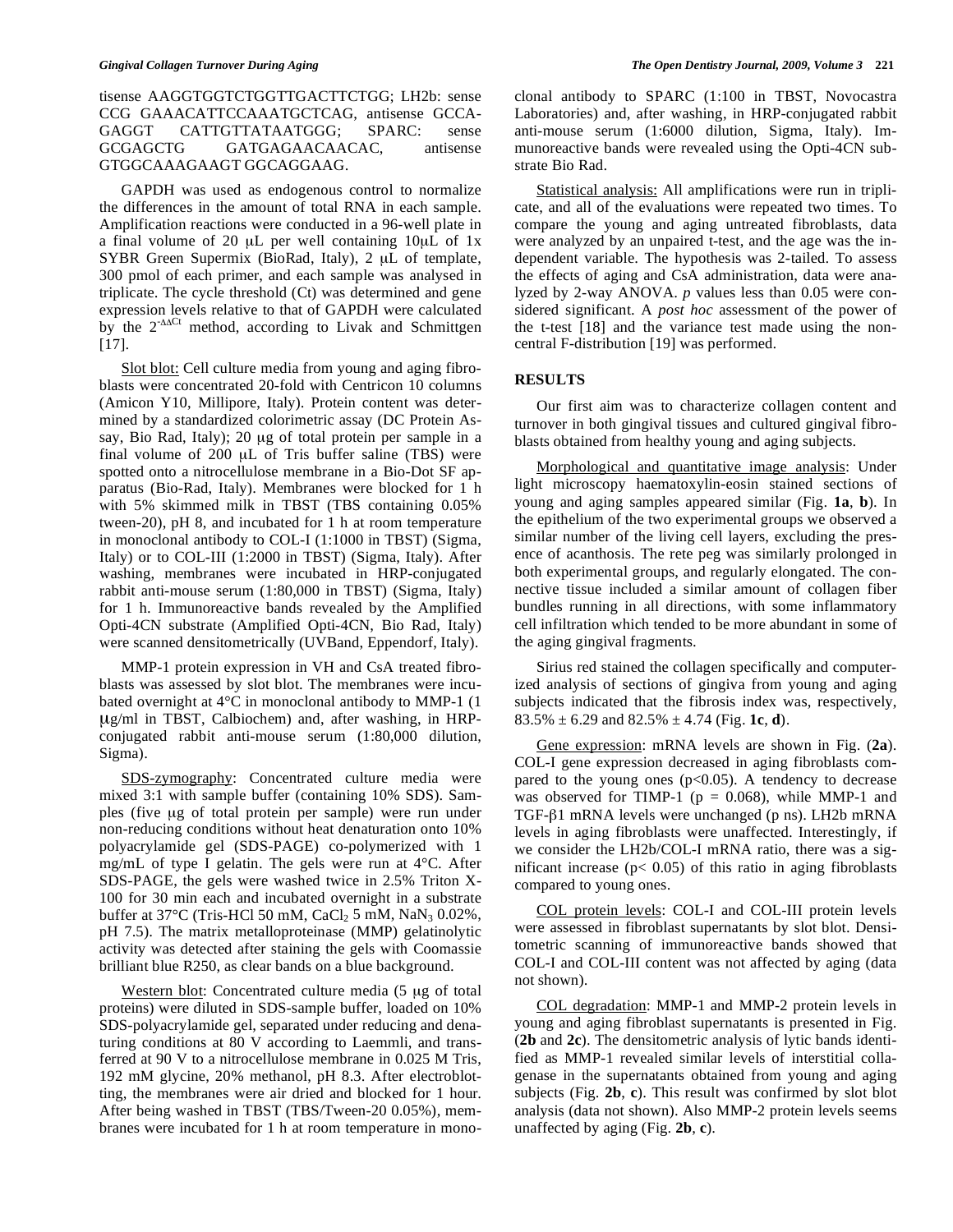

**Fig. (1).** Microphotographs of young and aging gingiva paraffin-embedded sections stained with hematoxylin-eosin (**a, b**) or with Sirius red (**c, d**). a and c: young gingiva; b and d: aging gingiva. Original magnification: 10X.

SPARC expression: SPARC mRNA levels tended to be lower in aging compared to young fibroblasts  $(0.46 \pm 0.08)$ and  $0.96 \pm 0.079$ , respectively, p ns). SPARC protein levels, however, were not significantly affected by the aging process (young  $195095 \pm 110644$ , aging  $170894 \pm 173511$ , p ns).

*Post hoc* power assessment of the statistical test revealed that the power was >0.90 for COL-I and SPARC gene expression, indicating that the analysis had not type II errors. The power was comprised between 0.4 and 0.6 for MMP-1 mRNA, TIMP-1 mRNA and LH2b/COL-I mRNA ratio, and was  $< 0.2$  for LH2b and TGF- $\beta$ 1 mRNA levels, indicating that the analyses had a type II errors.

### **Effect of CsA on Collagen Turnover in Young and Aging Fibroblasts**

Our second aim was to characterize if collagen turnover was affected by CsA administration at a different extent in cultured gingival fibroblasts obtained from healthy young and aging subjects.

Gene expression: COL-I gene expression (Fig. **3a**) was not affected by CsA administration both in young and in aging fibroblasts (p [age]  $< 0.0005$ , p [treatment] = ns, p [interaction]= ns). A similar pattern was observed for MMP-1  $(p \text{ [age]} = \text{ns}, p \text{ [treatment]} = \text{ns}, p \text{ [interaction]} = \text{ns})$  (Fig. **3b**), TIMP-1 (p [age]  $< 0.05$ , p [treatment] = ns, p [interaction]= ns) (Fig. **3c**), TGF- $\beta$ 1 (p [age] = ns, p [treatment] = ns, p [interaction]= ns) (Fig. **3d**), LH2b (p [age] = ns, p [treatment] = ns, p [interaction]= ns) (Fig. **3e**), and SPARC mRNA levels (p [age] = ns, p [treatment] = ns, p [interaction]= ns) (Fig. **3f**).

COL protein levels: COL-I protein levels were assessed in fibroblast supernatants by slot blot. Densitometric scanning of immunoreactive bands showed that COL-I levels tended to be higher in CsA-treated young fibroblasts, and were not modified by CsA in aging fibroblasts (Fig. **4 a**).

COL degradation: MMP-1 protein levels in young and aging fibroblast supernatants is presented in Fig. **4 b**. MMP-1 protein levels tended to be down-regulated in CsA-treated young fibroblasts, compared to VH. In aging fibroblasts we observed a wide interindividual variation and a tendency to decrease after 800 ng/ml CsA, compared to VH (p [age]  $=$ ns,  $p$  [treatment] = ns,  $p$  [interaction]= ns). MMP-2 activity was unchanged after CsA administration in both young and aging fibroblasts (p [age] = ns, p [treatment] = ns, p [interaction]= ns) (data not shown).

SPARC expression: SPARC protein levels were unchanged by CsA administration in both young and aging gingival fibroblasts (p [age] = ns, p [treatment] = ns, p [interaction]= ns) (Fig. **4c**), as observed for SPARC mRNA levels (p [age] = ns, p [treatment] = ns, p [interaction]= ns).

*Post hoc* power assessment of the statistical test revealed that the power was comprised between 0.88 and 0.99 for COL-I mRNA and protein levels, MMP-1 mRNA and protein levels, and TIMP-1 mRNA levels, suggesting that the analysis had not type II errors. For the remnant evaluations, the power was comprised between 0.30 and 0.40, indicating that the analyses had type II errors.

# **DISCUSSION**

Chronic diseases are common among older people and increase the necessity for multiple medications. Polipharmacotherapy, together with the well established changes of the pharmacokinetic processes, render the elderly more susceptible to the adverse effects of drugs [20].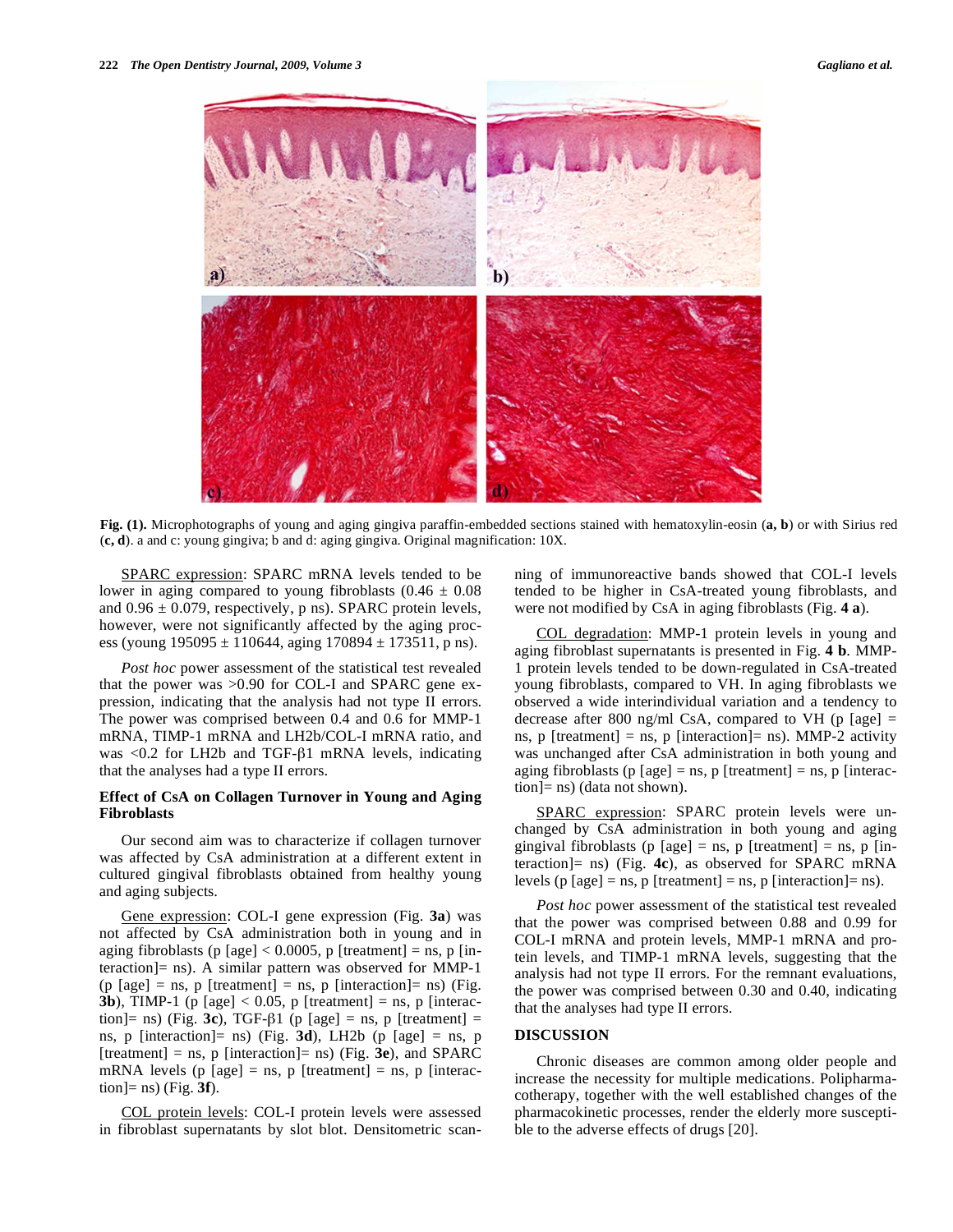

Fig.  $(2)$ . **a**) Bar graphs showing COL-I, MMP-1, TIMP-1, TGF- $\beta$ 1 and LH2b mRNA levels, and the LH2b/COL-I mRNA ratio in young and aging cultured fibroblasts. Changes in mRNA are normalized on GAPDH gene expression. Values are means  $\pm$  SD for duplicate samples.  $*$  indicates a significant difference ( $p < 0.05$ , unpaired Student's t test). **b**) Representative gelatin zymogram of MMPs in serum-free, conditioned human gingival fibroblast supernatants from young and aging gingival. The lytic bands weighing 66 kDa and in the 60/50 kDa region correspond to proMMP-1 and proMMP-2, respectively. **c**) Bar graphs showing proMMP-1 and proMMP-2 levels in fibroblast serum-free conditioned media after densitometric analysis of lytic bands following SDS-zymography. Data are expressed as densitometric units and are means  $\pm$  SD.

Periodontal tissue is susceptible to a range of systemic medications able to promote unwanted effects (e.g. GO), and the gingiva may be therefore a target of adverse reactions, particularly in the elderly.

Collagen is the main component of gingival connective compartment. Its turnover is a vital step in the tissue remodelling that accompanies physiological and pathological processes, and its age-dependent imbalance is a hallmark of the aging of various organs, i.e. heart and the kidney [21, 22], but very few data are available regarding the gingiva.

Gingival connective tissue undergoes a rapid rate of collagen turnover [23], therefore all of the mechanisms involved (collagen synthesis, maturation, and degradation) are of considerable importance in the net collagen steady-state, in which MMPs play a pivotal role [24]. MMPs with collagenase and gelatinase activities are secreted in the extracellular space as zymogens and are activated by proteolytic cleavage; their activity is closely regulated and under pathological conditions any mismatch could result in excessive ECM accumulation or degradation.

Interstitial collagenase or MMP-1 cleaves the native triple helical region of interstitial COL into characteristic 3/4 and 1/4-collagen degradation fragments [25], allowing its further digestion by less specific proteinases, leading to complete digestion of fibrillary COL.

The extracellular activity of MMPs is tightly regulated at various points, including inhibition by TIMPs, among which TIMP-1 and 2 are the most important since they inhibit the active form of all MMPs, forming inactive 1:1 stoichiometric TIMP-1/MMP-1 complexes [26, 27].

During COL maturation, post-translational hydroxylation of COL lysine residues, accomplished by lysyl hydroxylase (LH) is a key mechanism influencing collagen biosynthesis and extracellular matrix stability [28]. Two alternatelyspliced forms of LH2 exist, the long (LH2b) and the short (LH2a) ones [28]. We investigated LH2b gene expression, since it is the major form expressed in all tissues and is generally overexpressed in fibrotic processes [29]. LH2b, in fact, is responsible for the over-hydroxylation of the COL telopeptides, forming COL pyridinoline cross-links, thus contributing to unwanted COL accumulation [29].

Our first aim was to characterize collagen turnover pathways in untreated aging gingival fibroblasts, compared to young ones. COL content, as shown by the fibrosis index and protein analysis results, is similar in young and aging subjects. Moreover, our results show unchanged MMP-1 as well as TIMP-1 mRNA levels, and similar MMP-1 and MMP-2 protein levels, suggesting that gingival collagen content is not regulated at the level of its degradation. This was consistent by the increased LH2b/COL-I mRNA ratio (indicating the gene expression of LH2b relative to COL-I). Although the LH2b/COL-I mRNA ratio increased due to decreased COL-I mRNA levels with age, we can hypothesize that the newly synthesized collagen could be more susceptible to be cross-linked in aged compared to young gingival fibroblasts, and therefore less susceptible to degradation [30]. This hypothesis is consistent with the finding of COL-I mRNA levels down-regulation in aging fibroblasts, of a similar fibrosis index and interstitial collagen content in both the experimental groups, together with a similar MMPs activity, suggesting that in young and aging gingival collagen regulation may be very likely dependent in part on the maturation pathways carried out by post-translational modifications such as collagen crosslinking.

The overall balance of COL turnover is controlled also by TGF- $\beta$ 1, a multifunctional cytokine known to be involved in both healing and fibrogenic processes, being capable of regulating cell proliferation and differentiation as well as directly activating gene expression for the synthesis of ECM components  $[31]$ . Also TGF- $\beta$ 1 gene expression was unchanged in aging fibroblasts, suggesting a similar tone of TGF- $\beta$ 1 influencing collagen turnover.

SPARC is an important multifunctional glycoprotein that modulates cellular interactions with ECM by its binding to structural matrix proteins [32]. In adults, the expression of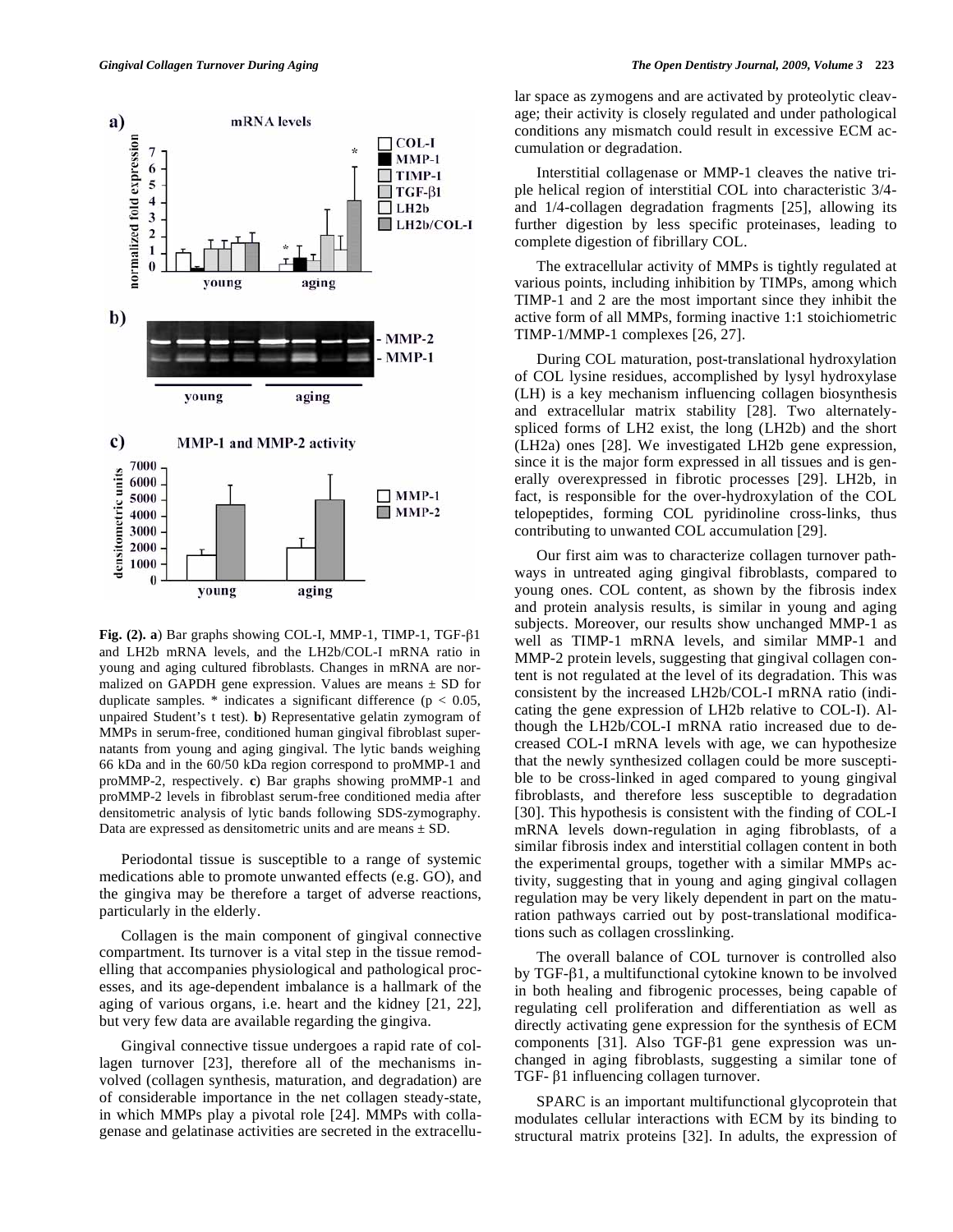

**Fig.** (3). Bar graphs showing mRNA levels for COL-I (a), MMP-1 (b), TIMP-1 (c), TGF- $\beta$ 1 (d), LH2b (e), and SPARC (f) in VH and CsAtreated gingival fibroblasts obtained from young and aging healthy donors. mRNA are normalized on GAPDH gene expression. Values are means  $\pm$  SD for duplicate samples. VH: vehicle.

SPARC is limited to tissues undergoing repair or remodelling, and healthy gingival connective tissue is a remodelling tissue with high turnover [33, 34]. Since SPARC protein levels seem not significantly affected by the aging process, we can hypothesize that gingival connective tissue remodelling occurs at a similar extent in young and aged people.

Our second aim was to analyze the effect of CsA on collagen turnover in healthy aging gingival fibroblasts, compared to young ones. Our results show that collagen turnover pathways are similarly affected by CsA treatment in young and aging gingival fibroblasts. Aging induced the increase of collagen protein levels and TIMP-1 mRNA down-regulation, but we did not find any statistical difference due to aging-CsA interaction, and therefore the described differences between young and aging CsA-treated fibroblasts are due to aging itself and not to CsA administration. Considered as a whole, these findings suggest that young and aging gingival fibroblasts respond to CsA administration at the same extent.

#### **CONCLUSION**

Considered as a whole, the present study offers new insights on the relationship between aging and gingival connective tissue homeostasis. Our results show that in the absence of any critical disorder in healthy aged people, gingival connective tissue is characterized by a similar collagen content and turnover, suggesting that in the senescent phenotype, the complex machinery that controls collagen turnover is balanced. We hypothesized that, since in the elderly the defence machinery against the xenobiotic is weakened, and since the elderly use a higher number of medications, they are more susceptible to drug effects due to diminished ability to maintain tissue homeostasis. In particular, interstitial collagen is the main component of gingival connective tissue and its turnover is the target of several drugs leading to GO, such as CsA. Although collagen turnover is the main target of CsA in gingival fibroblasts, our results show that during aging, CsA administration is not related to relevant collagen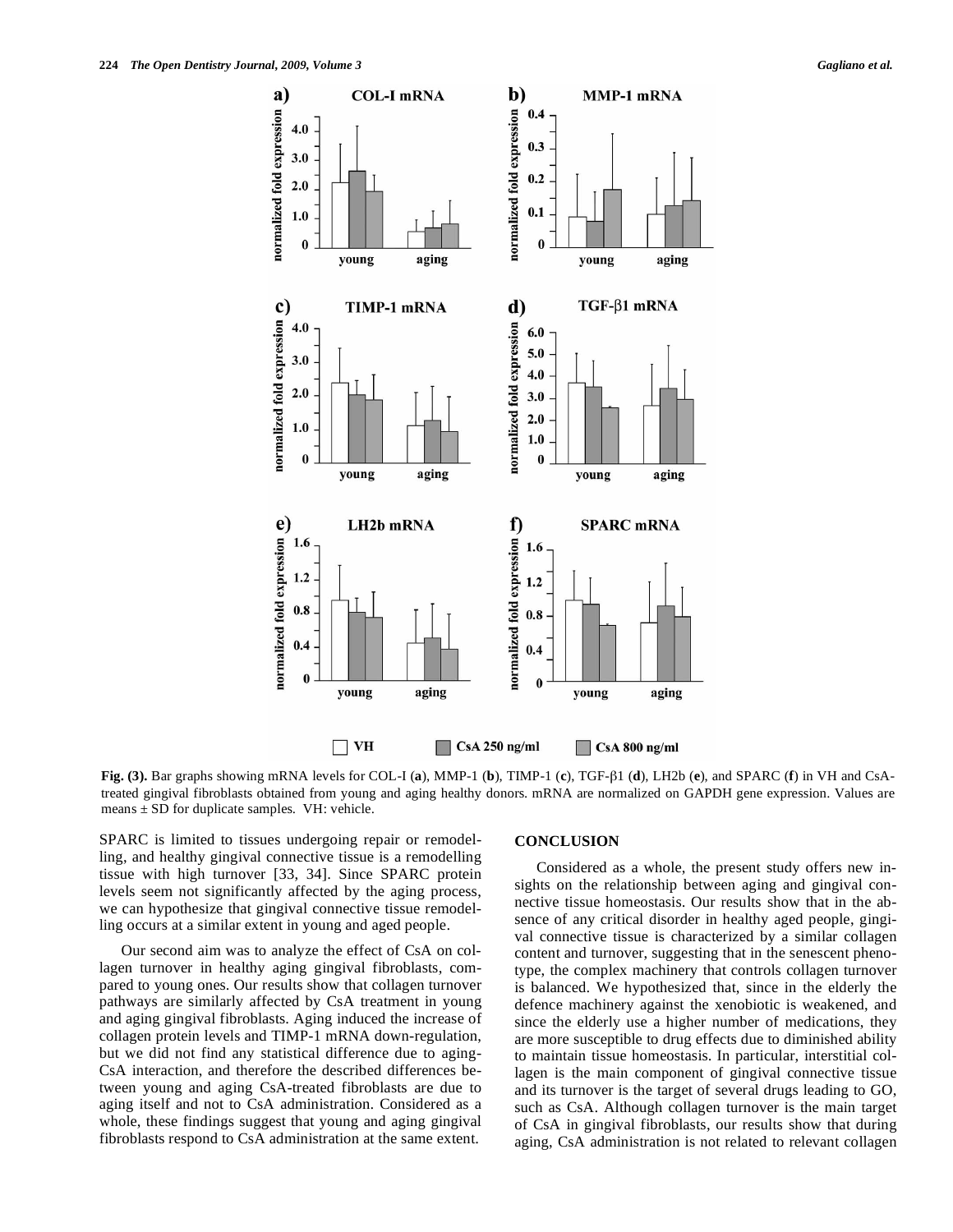

**Fig. (4).** Bar graph presenting COL-I (**a**), MMP-1 (**b**), and SPARC (**c**) protein levels VH and CsA-treated gingival fibroblasts obtained from young and aging healthy donors, assessed by slot blot or Western blot analysis, as described in the Material and Methods section. Data are reported as densitometric units after scanning of the immunoreactive bands. Values are means  $\pm$  SD for duplicate samples. VH: vehicle.

turnover modifications, and that CsA treatment affects collagen turnover pathways at a similar extent in young and aging gingival fibroblasts.

The *post hoc* assessment of the power of the study revealed that in some occasions a type II error was committed. As a consequence, this study presents a limit due to the number of the analyzed subjects: the lack of statistical significance should be taken with caution. However, our results concerning the effect of CsA administration on young and aging healthy gingival fibroblasts are consistent since COL-I and MMP-1 are the main targets of CsA, and the power of the study for these two parameters was  $> 0.88$ .

#### **ACKNOWLEDGEMENTS**

We would like to thank Dr. Marco Giorgio Bianchi (Bio-Rad Laboratories System Specialists – Gene eXpr. Division) for excellent technical assistance, and the Ariel Foundation for financial support.

# **REFERENCES**

- [1] Saunders MJ. Functional ability and oral health: reintegrating mouth and body. JAGS 2001; 49: 1000-1.
- [2] Weyant RJ, Newman AB, Kritchevsky SB, *et al*. Periodontal disease and weight loss in older adults. J Am Geriatr Soc 2004; 52: 547-53.
- [3] Bretz WA, Weyant RJ, Corby PM, *et al*. Systemic inflammatory markers, periodontal diseases, and periodontal infections in an elderly population. J Am Geriatr Soc 2005; 53: 1532-37.
- [4] Baum BJ, Ship JA. The oral cavity. In: Hazzard WR, Andres R, Bierman EL, Blass JP, Eds. Principle of geriatric medicine and gerontology, 2<sup>nd</sup> ed. New York: McGraw-Hill. 1990; pp. 413-21.
- [5] Benatti BB, Silvério KG, Casati MZ, Sallum EA, Nociti FH Jr. Influence of aging on biological properties of periodontal ligament cells. Connect Tissue Res 2008; 49: 401-8.
- [6] Van der Velden U. Effect of age on the periodontium. J Clin Periodontol 1984; 11: 281-94.
- [7] Johnson BD, Page RC, Narayanan S, Pieters HP. Effects of donor age on protein and collagen synthesis "*in vitro*" by human diploid fibroblast. Lab Invest 1986; 55: 490-6.
- [8] Amstad-Jossi M, Schroeder HE. Age related alterations of periodontal structure around the cemento-enamel junction and of the gingival connective tissue composition in germ-free rats. J Periodont Res 1987; 13: 76-9.
- [9] Karring T, Loe H. The effect of age on mitotic activity in rat oral epithelium. J Periodont Res 1973; 8: 164-70.
- [10] Celenligil-Nazliel H, Ayhan A, Ruacan S. The effect of age on proliferating cell nuclear antigen expression in oral gingival epithelium of healthy and inflamed human gingiva. J Periodontol 2000; 71: 1567-74.
- [11] Hassell TM, Hefti AF. Drug-induced gingival overgrowth: old problem, new problem. Crit Rev Oral Biol Med 1991; 2: 103-137.
- [12] Gagliano N, Moscheni C, Dellavia C, *et al*. Effect of cyclosporin A on human gingival fibroblast collagen turnover in relation to the development of gingival overgrowth: an *in vitro* study. Biomed Pharmacother 2004; 58: 231-8.
- [13] Seymour RA. Effects of medications on the periodontal tissues in health and disease. Periodontol 2000 2006; 40: 120-29.
- [14] Ciancio S. Medications' impact on oral health. JADA 2004; 135: 1440-48.
- [15] Turnheim K. Drug therapy in the elderly. Exp Gerontol 2004; 39: 1731-38.
- [16] Gogly B, Godeau G, Gilbert S, *et al*. Morphometric analysis of collagen and elastic fibers in normal skin and gingival in relation to age. Clin Oral Invest 1997; 1: 147-52.
- [17] Livak KJ, Schmittgen TD. Analysis of relative gene expression data using real-time quantitative PCR and the  $2(-$  delta delta $C(T)$ ) method. Methods 2001; 25: 402-8.
- [18] Lenth RV. Java Applets for Power and Sample Size [Computer software]. Retrieved July,  $3<sup>rd</sup>$ , 2009; from http://www.stat.uiowa.edu/~rlenth/Power.
- [19] Soliani L. Manuale di Statistica per la Ricerca e la Professione Statistica Univariata e Bivariata Parametrica e Non Parametrica per le Discipline Ambientali e Biologiche. Available at: www.dsa.unipr.it/soliani.
- [20] McLean A, Le Couteur DG. Aging biology and geriatric clinical pharmacology. Pharmacol Rev 2004; 56: 163-4.
- [21] Annoni G, Luvarà G, Arosio B, *et al*. Age-dependent expression of fibrosis-related genes and collagen deposition in the rat myocardium. Mech Ageing Dev 1997; 101: 52-72.
- [22] Gagliano N, Arosio B, Santambrogio D, *et al*. Age-dependent expression of fibrosis-related genes and collagen deposition in rat kidney cortex. J Gerontol 2000; 55: B365-72.
- [23] Sodek J. A comparison of the rates of synthesis and turnover of collagen and non-collagen proteins in adult rat periodontal tissues and skin using a microassay. Arch Oral Biol 1977; 22: 655-65.
- [24] Kinane DF. Regulators of tissue destruction and homeostasis as diagnostic aids in periodontology. Periodontol 2000 2000; 24: 215- 25.